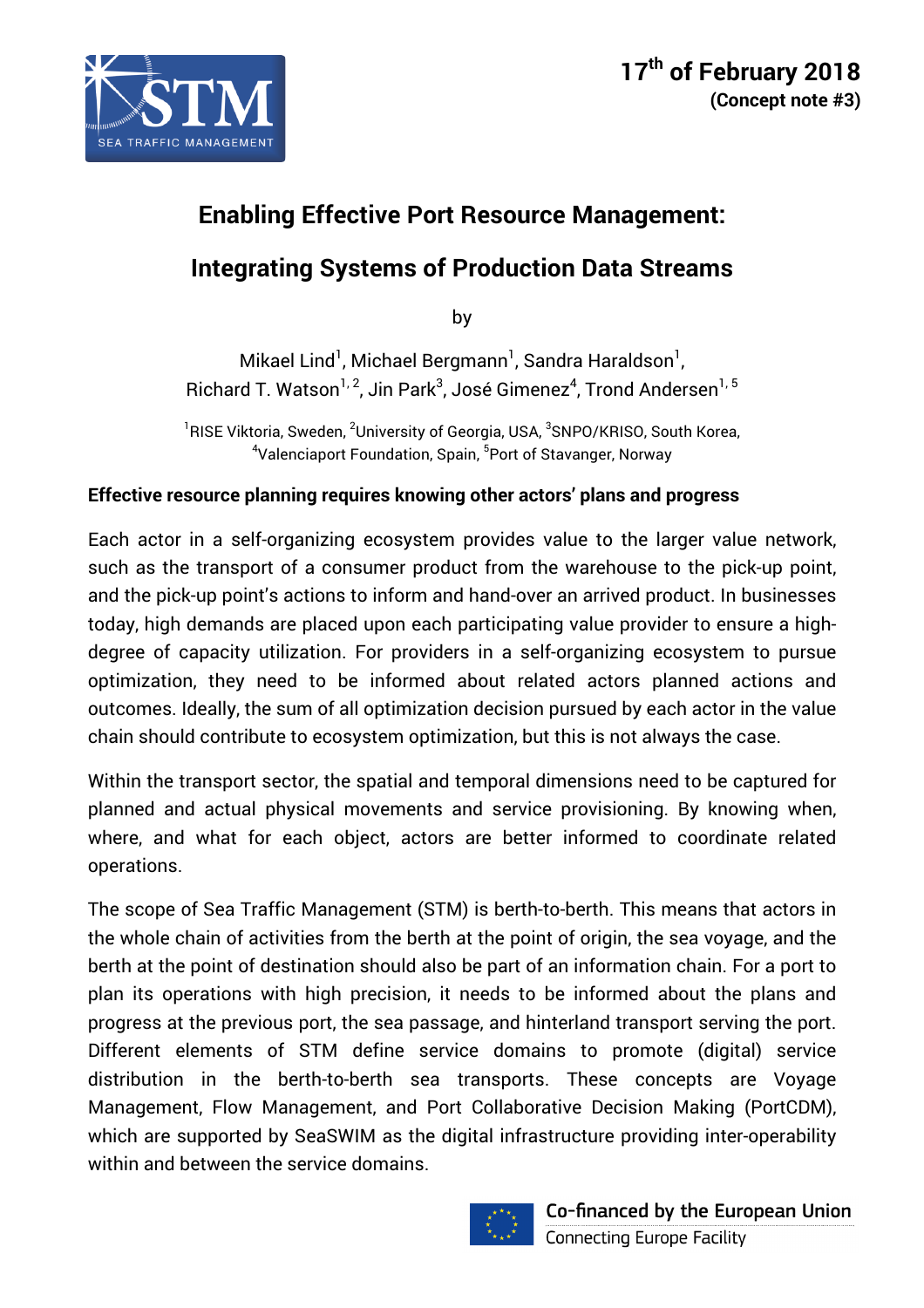

## **Different types of coordination**

A core goal of STM is to minimize the resources required to steam between two ports,



while maximizing the utilization of resources within a port, with increased safety. For shipping companies the turnaround process at a port should be is as expeditious as possible to enable high utilization of the ship in their fleets. The PortCDM concept builds upon two principles of coordination to provide a basis for enabling just-in-time operations and optimal resource utilization:

- *Minimal state-driven coordination* in which involved actors share critical spatialtemporal data and state data about the time and location of a state change to allow others to coordinate their actions in relation to these plans. As only critical data are shared, a majority of the states in the port call process are black-boxed and just a few of them are shared among actors.
- *Full state-driven coordination* in which the actors share spatial-temporal and process data about the duration and location of all substantive port visit processes. All states, except the most minor, of a port call process are shared among involved actors.

Minimal state driven coordination is a first step towards enabling port actors to align their actions in relation to a common goal. It provides an entry point to improved coordination, and also should provide a motivation to full state coordination because of the benefits.

#### **Port planning builds upon data produced by different systems of production**

The successful operation of a port requires its independent parties to share data to ensure efficient episodic tight coupling, such as when a tug aids in berthing a ship. PortCDM concentrates on data sharing capability whereby parties shared data necessary for planning and executing a ship's visit to a port. To move beyond an operational perspective to long-term resource management, a greater level of data exchange is required. Referring to the different coordination principles above, the ideal effective

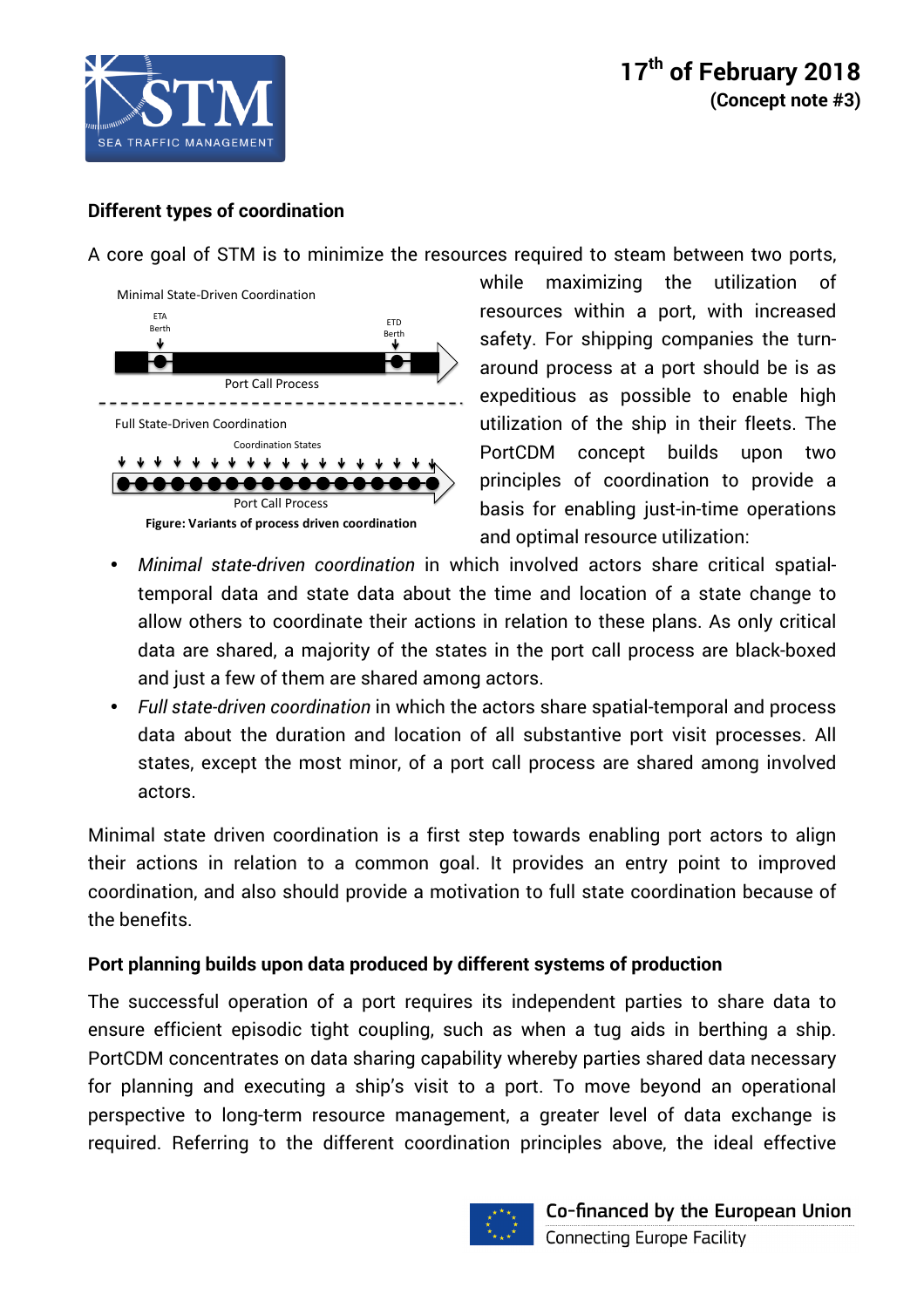

resource management builds upon full state-driven coordination, but an important first step is to achieve minimal state-driven coordination.

A port and its independent parties have a system of production for fulfilling its most important tasks, where a system of production *is a repetitive sequence of coordinated actions that might be divided among actors to achieve a goal.* We can think of a ship's visit as a system of production with each of the actors performing its specific task, but we also need to recognize that each of the parties has a separate system of production (e.g., the terminal) and an associated separate system of record. For PortCDM, two aspects are currently important:

- 1. The sharing of accurate and detailed real-time data
- 2. Alignment of each actor's intention to enable effective and efficient episodic tight coupling in a timely manner

These two ingredients create a "system" of data sharing, giving rise to well-coordinated port call processes based on high degrees of predictability and situational awareness. PortCDM thus brings collaborative dimensions into port call coordination (port internal collaboration) and port call synchronization (port external collaboration) into focus. This does not mean that the port call process is optimized, but it does mean that some, though incomplete, data are available for others to start an optimization process for port calls and other operational services. PortCDM creates a system of records, based on a



port's actors' systems of production, which can fuel data analytics, artificial intelligence, and machine learning.

PortCDM (see figure to the left) is positioned as a concept that through its recommended message format stresses the

importance of running the production system without any misunderstandings on key episodes (such as the estimated time of arrival), but also as a creator of a system of records.

For example, planning a port call cannot solely rely on the situation in the port. It builds upon insights on the status of related actors, such as the previous port, and movement of ships, and hinterland transports. Today, the system of record is often incomplete and thus not well-suited for learning through data analytics.

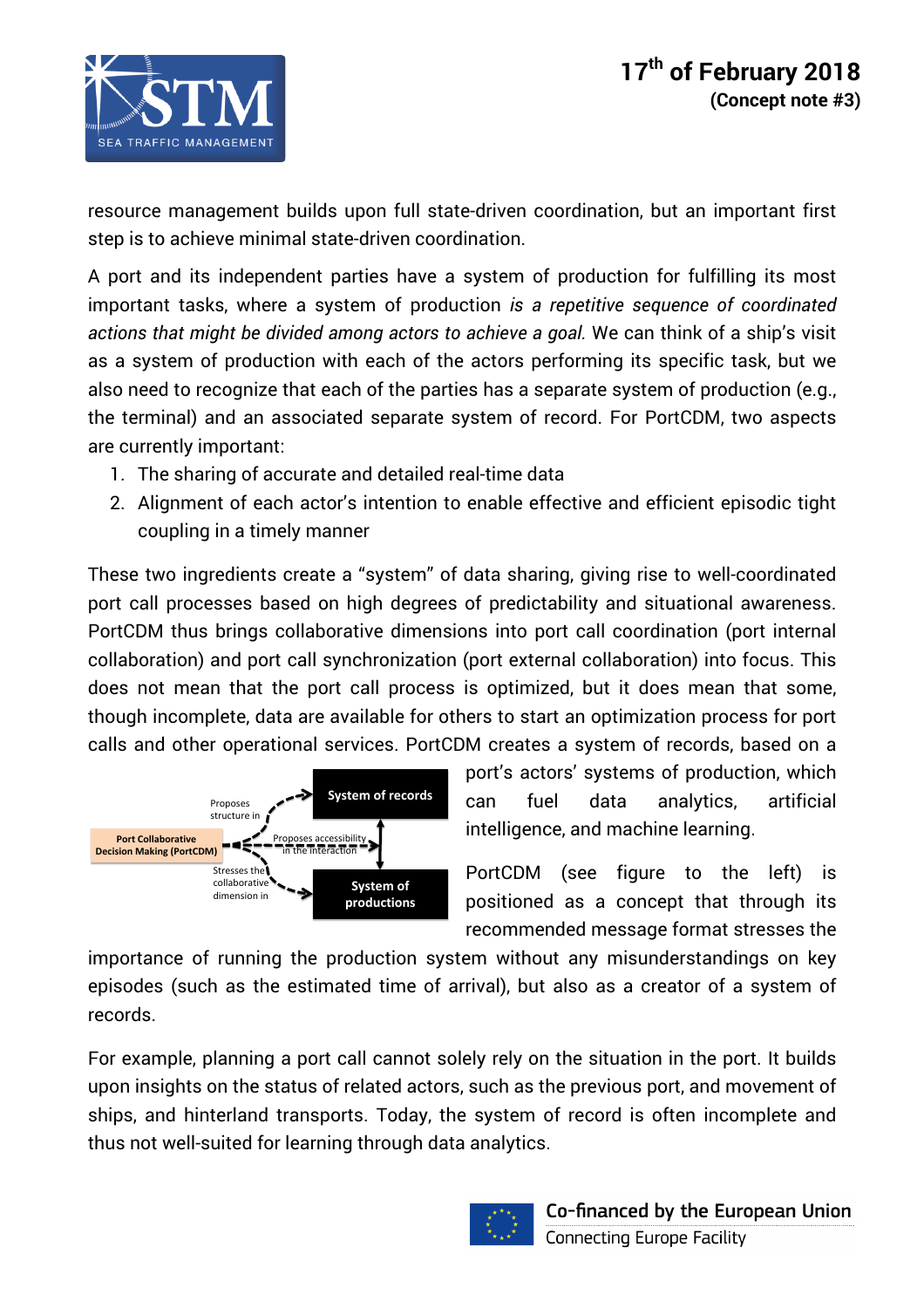

An implemented system building upon PortCDM according to its objectives can address this issue. It will require standardized message formats and interfaces for a port's systems of production. In this way, the system building upon PortCDM, would enable each actor to plan what resources need to be available in different future coupling episodes contributing to an optimized port. The concept of PortCDM's current system of record reveals what operations were planned for and conducted during in a visit, but it has no details of what resources in total were available at the time of the visit or the pattern of resource usage over an extended period. This requires additional details of resource utilization to be aligned with PortCDM.

Port call processes build upon patterns of activities among actors. There are at least three simultaneous ecosystem-oriented systems of production processes that needs to be inter-lined:

- 1. Sailing ships berth-to-berth
- 2. Serving ships according to their needs to realize the purpose of call
- 3. Bringing goods from a hinterland hub to the terminal, or vice versa.



In the figure to the left, these systems of production are depicted. The system of records revealing the progress of actions in the systems of production is a complementary product of the actions pursued in the systems of production.

A port's operations rely on insights from all these three production processes since each production process is dependent on consuming data from all three systems of

records and about the progress in other production processes. PortCDM must provide the logic for identifying data sharing needs for each situation by 1) providing situational awareness and 2) aligning different actors by revealing diversities and unrealities in their timing of episodic tight coupling and ensuring that essential data for the coordination of a port call are shared in a timely manner.

PortCDM works well within the current resource mix, but the prime goal of minimizing ship turnaround is limited by insufficient data resources. It is therefore necessary that PortCDM works in alignment with integrating additional types of data from systems of production to ensure a port has the right long-term mix of resources to minimize ship



Co-financed by the European Union **Connecting Europe Facility**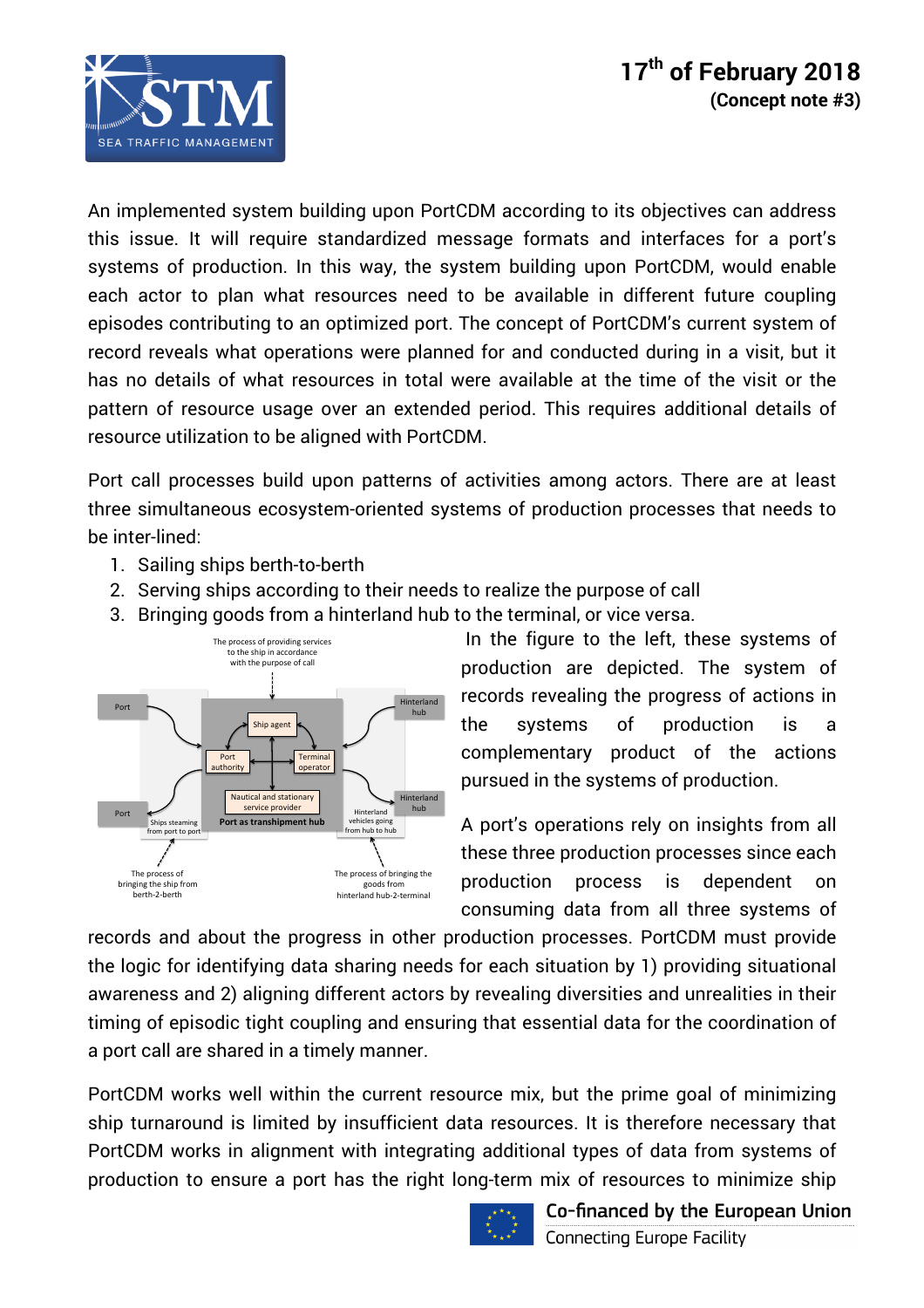

turnaround. For example, data analytics might reveal that the presence of an additional pilot would over a year reduced ship turnaround by 10% due to the ability to conduct more parallel assignments of pilotage and thereby avoiding unnecessary waiting times.

Planning for one visit can improve efficiency, as PortCDM has shown, and planning for hundreds of visits will give efficiency another major boost.

### **Some concluding remarks**

The two principles of coordination elaborated in this note can support actors to optimize their resource utilization. In the first case, the minimal state-driven coordination, each actor's consecutive progress of the port call process is not shared with other actors, but foundations are created for each actor to optimize its contribution related to a desired outcome (e.g., when a ship will depart). In the second case, the full state-driven coordination, sharing data, from the systems of records of the respective production systems should enable each actor to more precisely align their operations, such as in sequence or parallel, in relation to those of others. Naturally, such tight alignment is dependent on the timely sharing of accurate and relevant data. Both principles of coordination, whereas minimal state-driven coordination is the foundation for full statedriven coordination, is the basis for enhanced collaboration and data sharing within the port environment providing stakeholders foundations for optimized operations.

Traditionally, it has been the captain's (and the shipping company's) responsibility to provide estimates on arrival to berth (ETA berth) and departure from berth (ETD berth), while it is the terminal's responsibility to provide the captain with estimates and actuals on ready-to-sail (RTS). Other operations need to be related to these event times. Use of a full state-driven approach would, however, also provide the captain with insights on the preparations and possible outcomes of all services expected to be provided during a port visit.

STM adopt two perspectives; ship-centric view and port-centric view. This means that the port, with its actors, could also use the shared systems of records from all four arenas of collaboration (ship-2-port, port-2-port, port internal, port-2-hinterland) to balance its resource utilization to serve ships in a coordinated and optimized way and still keeping some flexibility for managing disruptions.

The current and future performance of a self-organizing ecosystem is determined by a holistic efficiency-oriented analysis of the many episodic tightly couplings of its various



Co-financed by the European Union **Connecting Europe Facility**